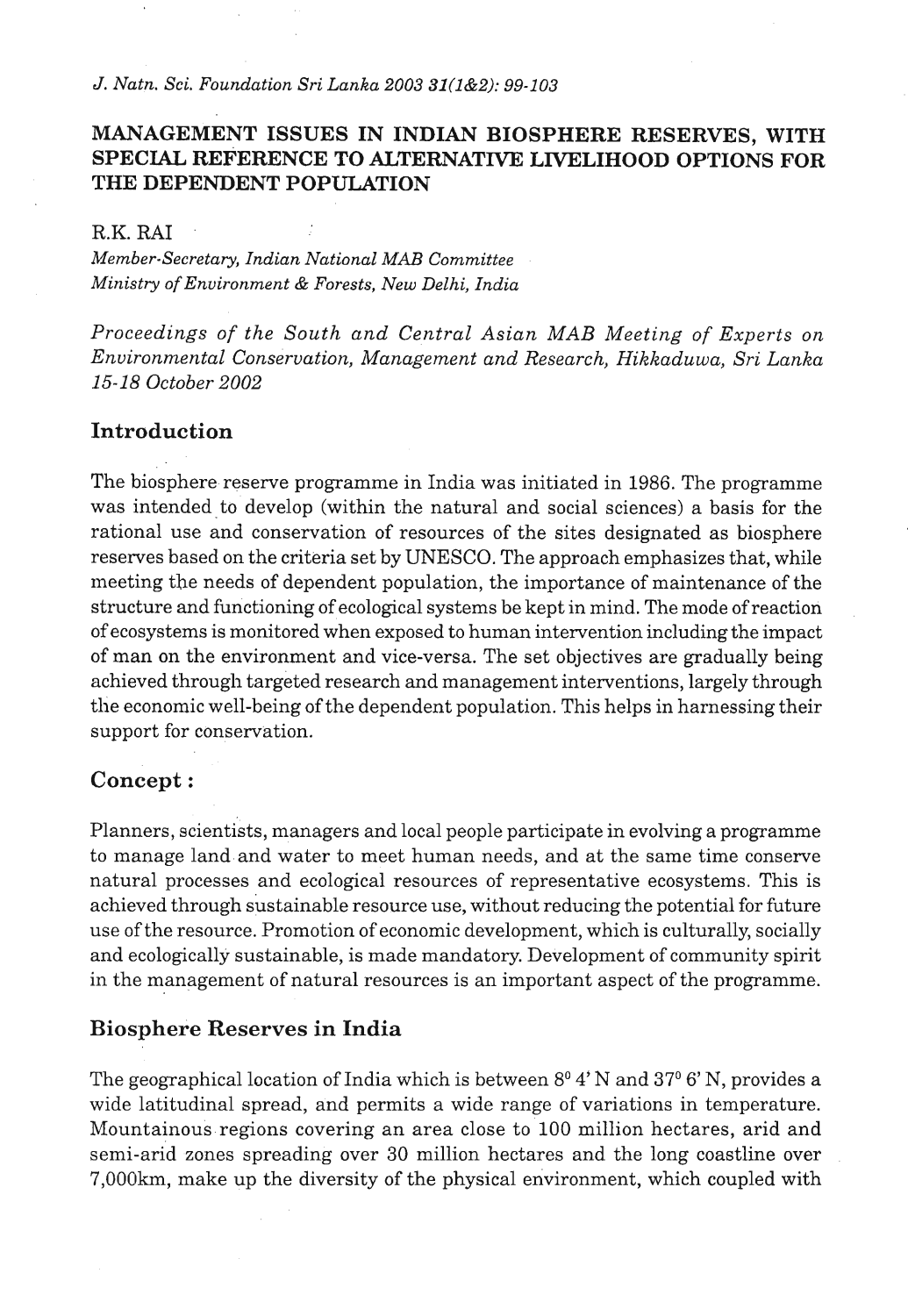varied precipitation, constitute a rich landscape diversity. These bio-physical features have contributed to India being recognized as one of the 12 mega biodiverse countries.

The loss of biodiversity is due mainly to economic development activities with associated resource degradation such as land, forests, water and air. Conservation of biodiversity requires knowledge on what to conserve, how to conserve and where to conserve. In fact, *ex-situ* conservation measures are of little value for countries like India. The only approach by which biodiversity can be protected is through *in-situ* conservation measures, using the 'Biosphere Reserve' concept. Realizing this fact, the Indian Government has designated **13** biosphere reserves in the country in different bio-geographic zones, of which **3** have been designated on the World Network of Biosphere Reserves by UNESCO.

## **Vision**

To conserve the globally significant biodiversity and pristine landscapes through the concept of biosphere reserves, while allowing for the sustainable use of natural resources with the participation of stakeholders.

### **Mission**

Reduction of pressure to these ecosystems from various anthropogenic activities by developing alternative livelihood options, targeted research and protection through the following set objectives:

## **Objectives:**

- To conserve the diversity and integrity of plants and animals within  $\bullet$ natural ecosystems;
- To safeguard the genetic diversity of species on which their continuing  $\bullet$ evolution depends;
- To provide areas for multi-faceted research and monitoring;  $\bullet$  .
- To provide facilities for education and training; **and**   $\bullet$
- To ensure the sustainable use of natural resources through the most ap- $\bullet$ propriate technologies.

# **Main Stakeholders and Their Needs** 1 **Roles**

### **The Government**

The Government of India has recommended the Indian National **MAB** Committee to advise on policy and programme formulation, to lay down guidelines for preparation and approval of Management Action Plans, to oversee implementation, monitoring and evaluation, approve new Biosphere Reserves etc. The Central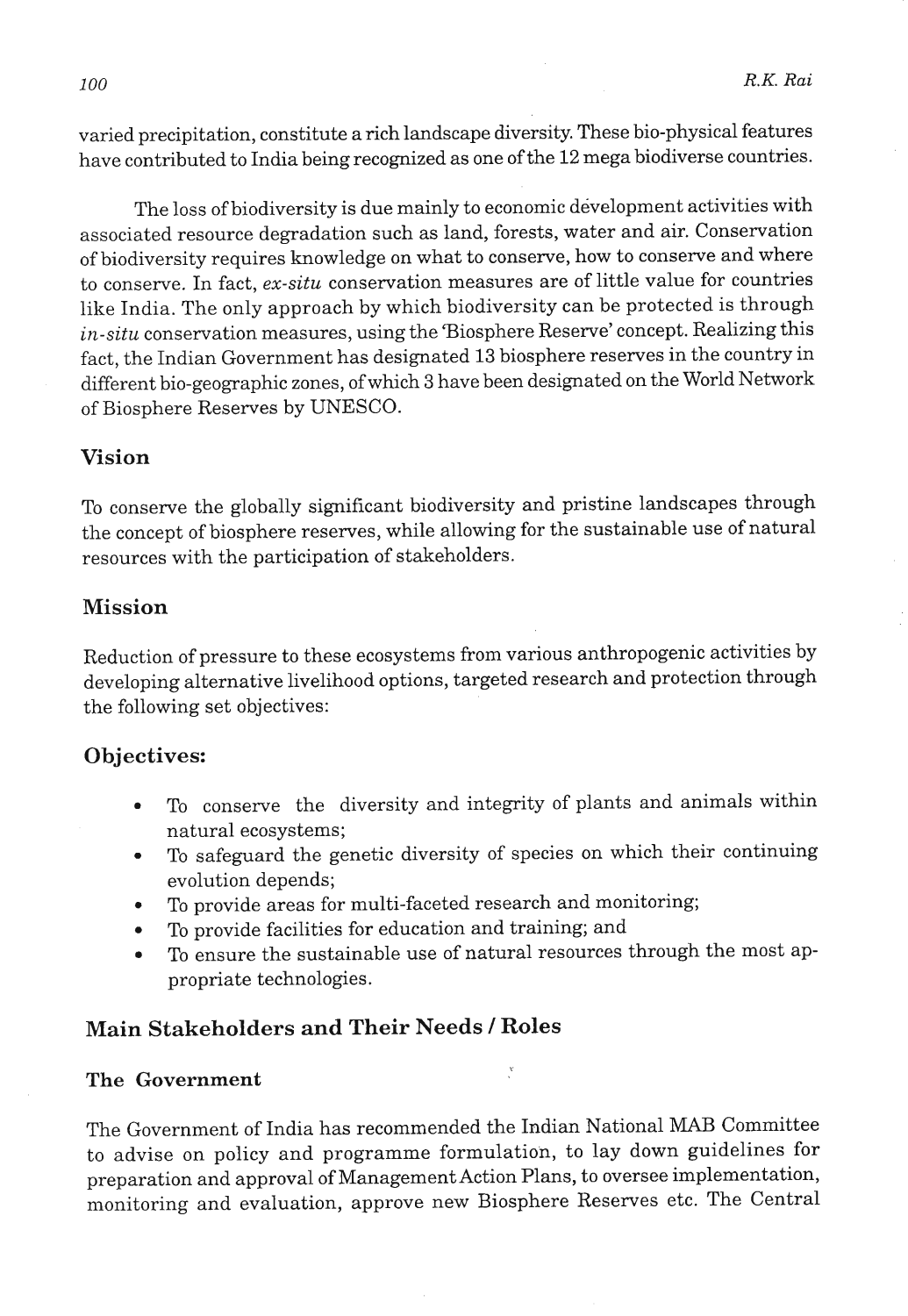Government assumes responsibility for financial assistance for implementation of the approved items of activities, technical expertise and know-how including trained personnel; and for detailed guidelines covering all aspects of management for implementation by the State/UTs machinery followed by effective monitoring and supervision.

## **The Local Communities, Scientists and the Tourists:**

Introduction of management interventions which include the management of the buffer zone in a manner that ensures local community participation in conservation and the sustainable utilization of the resources, as well as evolvement of ways and means by which the economic well-being of local people is secured. It also involves development of management measures that protect the core zone by relieving pressures on the buffe zone.

## **Inter-departmental Coordination:**

As the reserves are usually very large and sometimes cover many civil districts, and are administratively complex, coordination among various departments is ensured by involving representatives of various departments in the Steering Committees and in programme formulations.

### **Strategies:**

#### Zoning

Each reserve has been divided into various user zones to facilitate effective management. The core zone (total protection), the buffer zone (sustainable use), and the transition zone (multiple use zone) are well defined. Tourism zones are demarcated and effectively regulated.

#### Legal framework

At present, Biosphere Reserves are established within the framework of existing laws dealing with conservation, including the Wildlife (Protection) Act of 1972.

#### Economic activities:

Development of a comprehensive resource inventory, augmentation of required expertise, and prioritisation of activities with reference to additional income generating activities are given priority. These include the popularisation of energy alternatives, rangelands and grassland management, habitat improvement, animal husbandry, aquaculture, agriculture, and encouragement for continuance of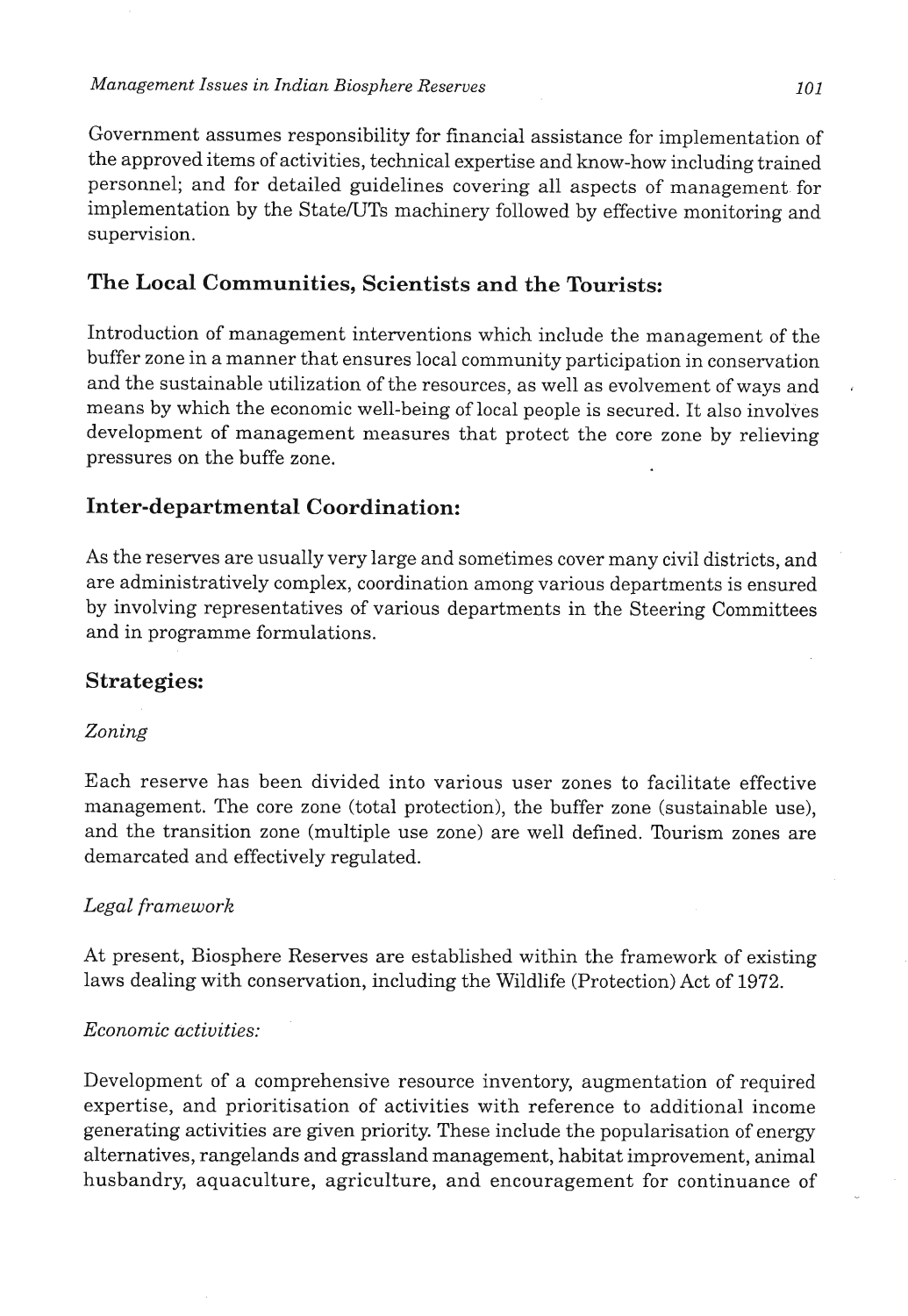traditional crops including wild relatives of cultivated species for agro-biodiversity conservation, and adoption of technologies that make resource utilisation sustainable.

Emphasis is given to the following:

### *Value addition activities*

Activities such as providing rope making machines using local material, leaf plate making machines, etc. have helped in enhancing the income of local people.

## *Setting up of pilot plots*

Ecologically appropriate forestry, cultivation of medicinal plants, traditional agriculture and horticulture, and facilities for *ex-situ* conservation measures are helping in resource augmentation and income generation.

## *Sustainable use of threatened resources*

Development of approaches and practices that result in the sustainable use of economically important but threatened species are given priority.

# *Rehabilitation of landscapes of threatened species and ecosystems*

Landscapes within the reserve which are the habitat of threatened species are regenerated using local and threatened species.

## *Socioeconomic upliftment of local communities*

Creation of facilities for improved health care such as immunization, and the supply of safe drinking water, as well as the development of small-scale household industries for manufacturing crafts based on local resources, have given confidence to the local communities.

### *Compensation*

Acquisition of additional critical habitats that ensure longterm maintenance of ecosystem health through appropriate rehabilitation packages is being attempted through suitable compensation.

## *Maintenance and protection of corridor areas*

Corridor areas are given priority attention to augment continuity of ecological processes and facilitate the movement of wildlife.

**r,** "(